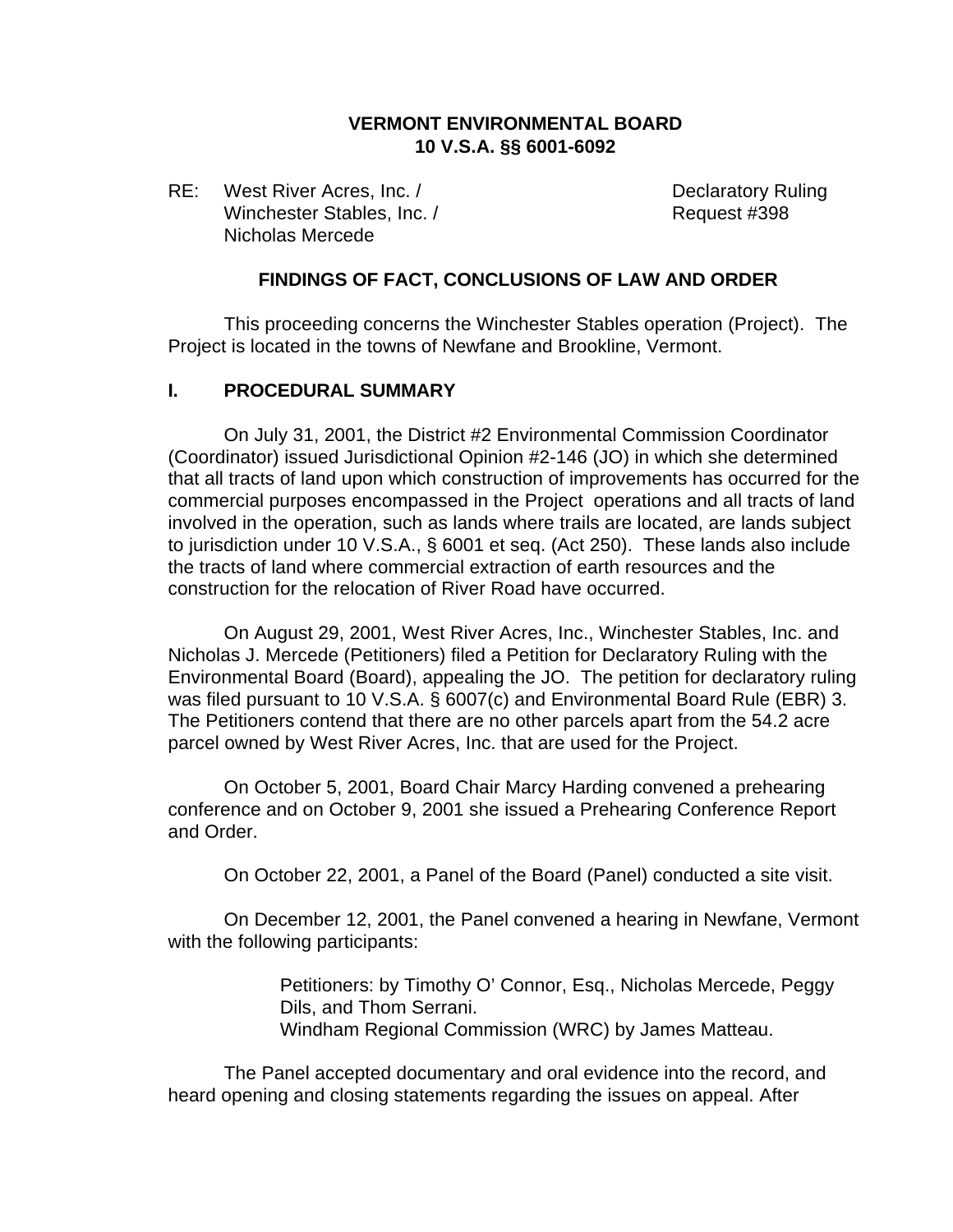recessing the hearing, the Panel deliberated on December 12, 2001, January 11, 2002, and February 26, 2002.

Based on a thorough review of the record, related argument, and the Petitioner's proposed findings of fact and conclusions of law, the Panel issued a proposed decision on February 27, 2002 which was sent to the parties. The parties were allowed to file written objections by March 14, 2002 and request oral argument by March 12, 2002.

On March 6, 2002, Petitioners filed a request for oral argument and on March 14, 2002 Petitioners filed written objections to the proposed decision.

On March 11, 2002, WRC filed a letter commenting on the proposed decision.

On March 20, 2002 the Board convened oral argument relative to the appeal with the following individuals and entities participating.

Petitioners by Timothy O' Connor, Esq. and Nicholas Mercede.

The Board deliberated on March 20, 2002. Following a thorough review of the proposed decision and the record, the Board declared the record complete and adjourned. The matter is now ready for a final decision.

#### **II. ISSUE**

Whether pursuant to 10 V.S.A. § 6001(3) and EBR 2(F) there are any parcels of involved land that are used directly or indirectly in addition to the 54.2 acre parcel owned by West River Acres, Inc. in the operation of the Project.

### **III. FINDINGS OF FACT**

To the extent any proposed Findings of Fact and Conclusions of Law are included below, they are granted; otherwise, they are denied. *See, Secretary, Agency Natural Resources v. Upper Valley Regional Landfill Corp.*, 167 Vt. 228, 241-42 (1997).

1. West River Acres, Inc. is a Vermont corporation formed on November 28, 1994. The directors are Nicholas J. Mercede, Anita Mercede and Frank J. Mercede.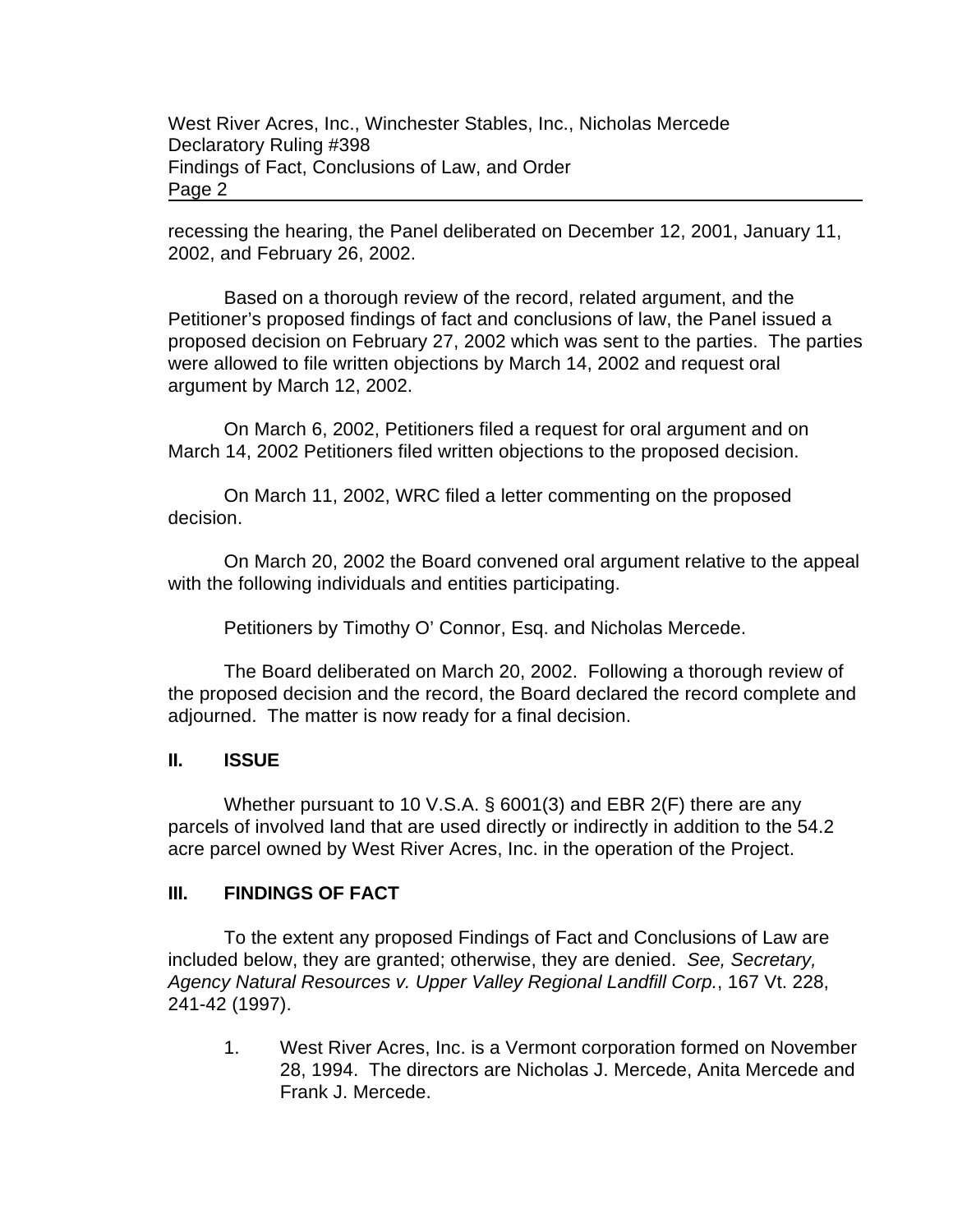- 2. West River Acres, Inc. has applied for an Act 250 Permit on a 54.2 acre parcel to reconstruct a demolished barn into an indoor horse arena with view area, tack room, feeding room, bedding bin, office, bathroom and one bedroom apartment.
- 3. West River Acres, Inc. owns the 54.2 acre parcel which is located on the east side of River Road and is bounded on the north by "Dowley's Beach," on the east by the West River, on the south by land of Frank J. Mercede, Trustee, and on the west by River Road.
- 4. Winchester Stables, Inc., a Vermont corporation formed on August 12, 1996, operates the Project. The directors are Nicholas J. Mercede and Frank J. Mercede. Since its original acquisition in 1971 by Nicholas Mercede and Anthony Ferro until December 1995, the 54.2 acre parcel has been used by the Mercede family and their friends, guests, and Newfane neighbors and visitors as an agricultural farm, raising pigs and chickens, and by the Mercede family for maintaining their own horses, donkeys, llamas and other livestock. It is a place that the Mercede family regularly visits during the year as a vacation home for recreational and social purposes.
- 5. Since its inception, the principal activities and events at Winchester Stables are the boarding and training of horses. At the present time, there exists on the 54.2 acre parcel a large barn with stalls for 50 horses, of which 25 are owned by various boarders and 25 are owned by the Mercede family. Attached to the horse barn is the indoor horse arena which replaced a portion of the existing cow barn that was destroyed by a wind burst in 1990. In the horse barn and arena area, there is located a viewing area, tack rooms, feed room, bedding bin, office, bathroom and employee apartment. On the grounds of the 54.2 acre parcel, there are corrals, jumps, open pasture and open space for horseback riding.
- 6. Carriage tours are held on the 54.2 acre parcel or on River Road and the roads in Brookline. Often, such tours are involved in parades such as the Newfane July  $4<sup>th</sup>$  Celebration and the Christmas celebration in Newfane for area children.
- 7. Two or three horse shows are held at the site per year, entirely on the 54.2 acre parcel.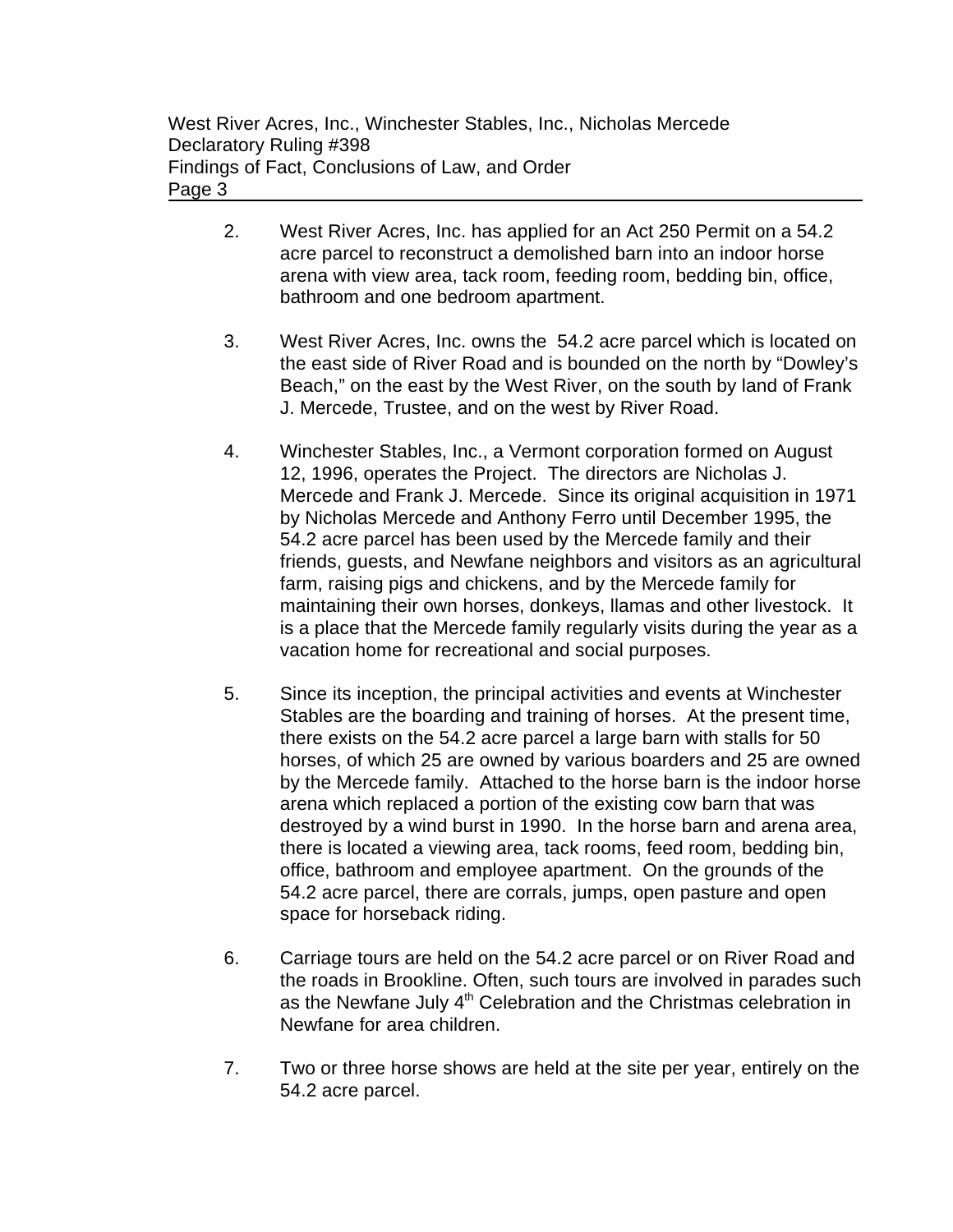- 8. Since the original acquisition in 1971, other members and entities of the Mercede family acquired other parcels of real estate in the Town of Newfane, and the dates of acquisition, location and use are as follows.
- 9. Petitioner stipulated that all the contiguous and non-contiguous parcels listed below are owned by family members listed in 10 V.S.A. 6001(14)(A).
- 10. The following parcels are contiguous to the 54.2 acre parcel:
	- A. On July 3, 1986, NJM Realty Limited Partnership, of which Nicholas Mercede is a partner, purchased a tract of land containing 122 acres, commonly known as Maple Row Farm located on both sides of the River Road in Newfane, from the Lawrence family by Warranty Deed recorded in Book 58, Page 354 of the Newfane Land Records. This property consists of a dwelling, which is rented, barns and agricultural land, which is used for producing hay. The tract also includes a gravel pit on the west and northwest side of River Road. This parcel is designated as Maple Row Farm VIII on Exhibits P-22 and P-23.
	- B. On November 25, 1987, NJM Realty Limited Partnership purchased a parcel of land containing 10 acres, more or less, from Richard B. Dowley and Sandra Dowley by Warranty Deed recorded in Book 62, Page 122 of the Newfane Land Records. This parcel is on the west side of River Road and is used for agricultural purposes. See Dowley VII on Exhibits P-22 and P-23.
	- C. On January 15, 1992, Frank J. Mercede, Trustee, the son of Nicholas J. Mercede, purchased a large tract of land on the east side of the West River from John H. King and Robert A. King by Warranty Deed recorded in Book 19, Page 378 of the Brookline Land Records, and in Book 69, Pages 326 of the Newfane Land Records. The parcel in Brookline contains 290.65 acres, and the parcel in Newfane contains 240.7 acres. Both parcels contain old logging roads which, prior to the acquisition by Frank J. Mercede, were used for many years by the general public for snowmobiling, hiking, hunting and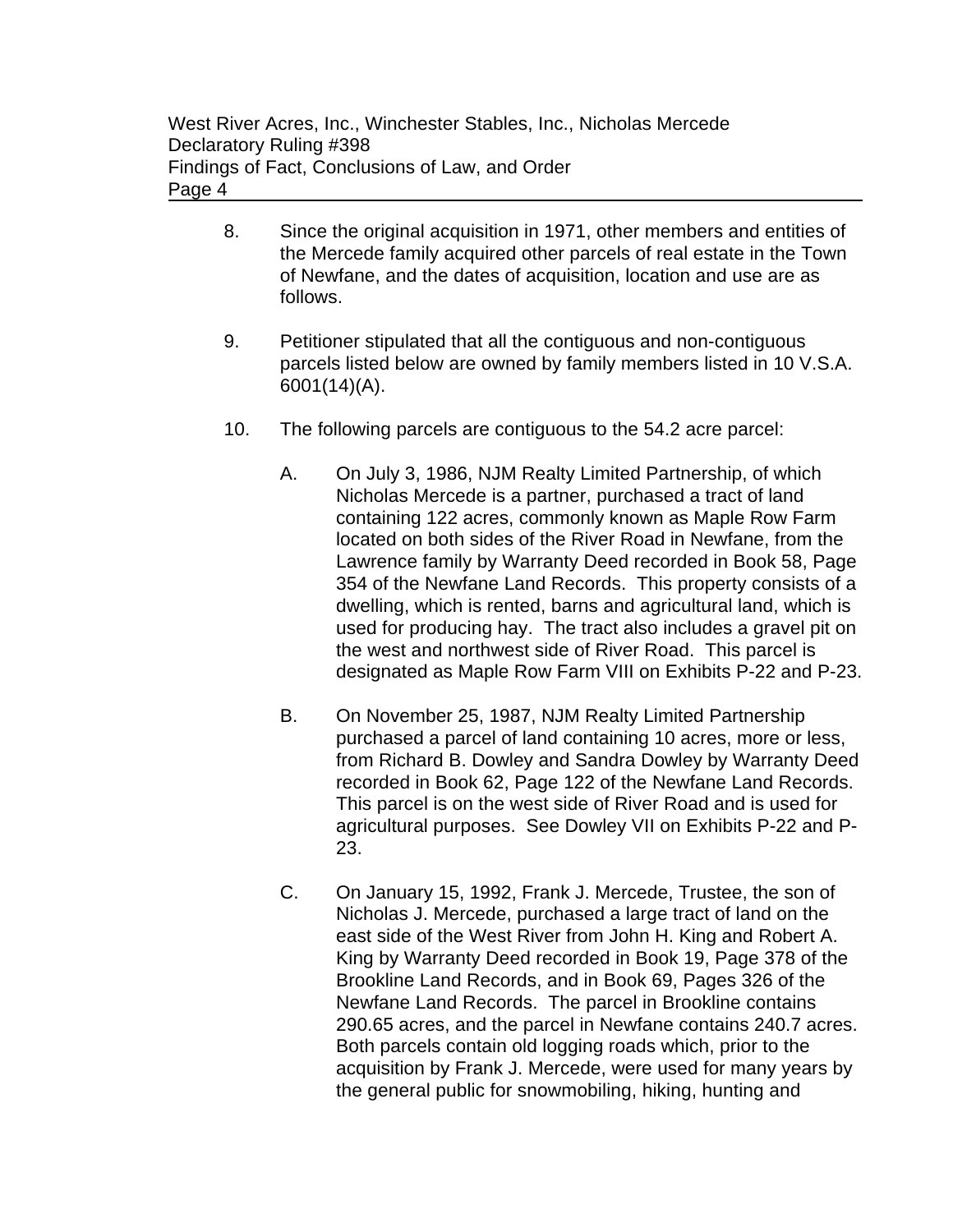horseback riding. This land is used for both agricultural and forestry purposes. See King VI on Exhibits P-22 and P-23.

- D. On February 28, 1992, Frank J. Mercede, Trustee, the son of Nicholas J. Mercede, purchased three tracts of land in Newfane from David E. Peterson and Barbara A. Peterson, located on the west side of the West River by Warranty Deed recorded in Book 69, Page 358 of the Newfane Land Records. One parcel is 10.6 acres located on the east side of River Road adjacent to and contiguous with the 54.2 acre parcel. This parcel is used for agricultural purposes. See Peterson IIIb on Exhibits P-22 and P-23. The other two parcels are discussed in finding of fact 10 F and 11 B.
- E. Family members also own an approximately 2 acre parcel immediately north of the above 10.6 acre parcel. This parcel is contiguous to both the above parcel and the 54.2 acre parcel. Peggy Dills, the stable manager resides on a house located on the two acre parcel. The Warranty Deed for this parcel is located in Book 77, Page 94 of the Newfane Land Records.
- F. The second parcel of land purchased on February 28, 1992, by Frank J. Mercede, Trustee, the son of Nicholas J. Mercede, in Newfane from David E. Peterson and Barbara A. Peterson is 4.8 acres and is located between River Road and the West River. The parcel contains a residential dwelling. See Peterson III-c on Exhibits P-22 and P-23.
- 11. The following parcels are not contiguous to the 54.2 acre parcel:
	- A. On July 3, 1986, NJM Realty Limited Partnership purchased a 23 acre tract of land containing a residential dwelling thereon from Paul C. Setze and Patricia J. Setze by Warranty Deed recorded in Book 58, Page 351 of the Newfane Land Records. This property is residential and is shown as Setze IV on Exhibits P-22 and P-23. The property is north of the 54.2 acre parcel and also has a large hayfield.
	- B. The third parcel purchased on February 28, 1992, Frank J. Mercede, Trustee, the son of Nicholas J. Mercede, in Newfane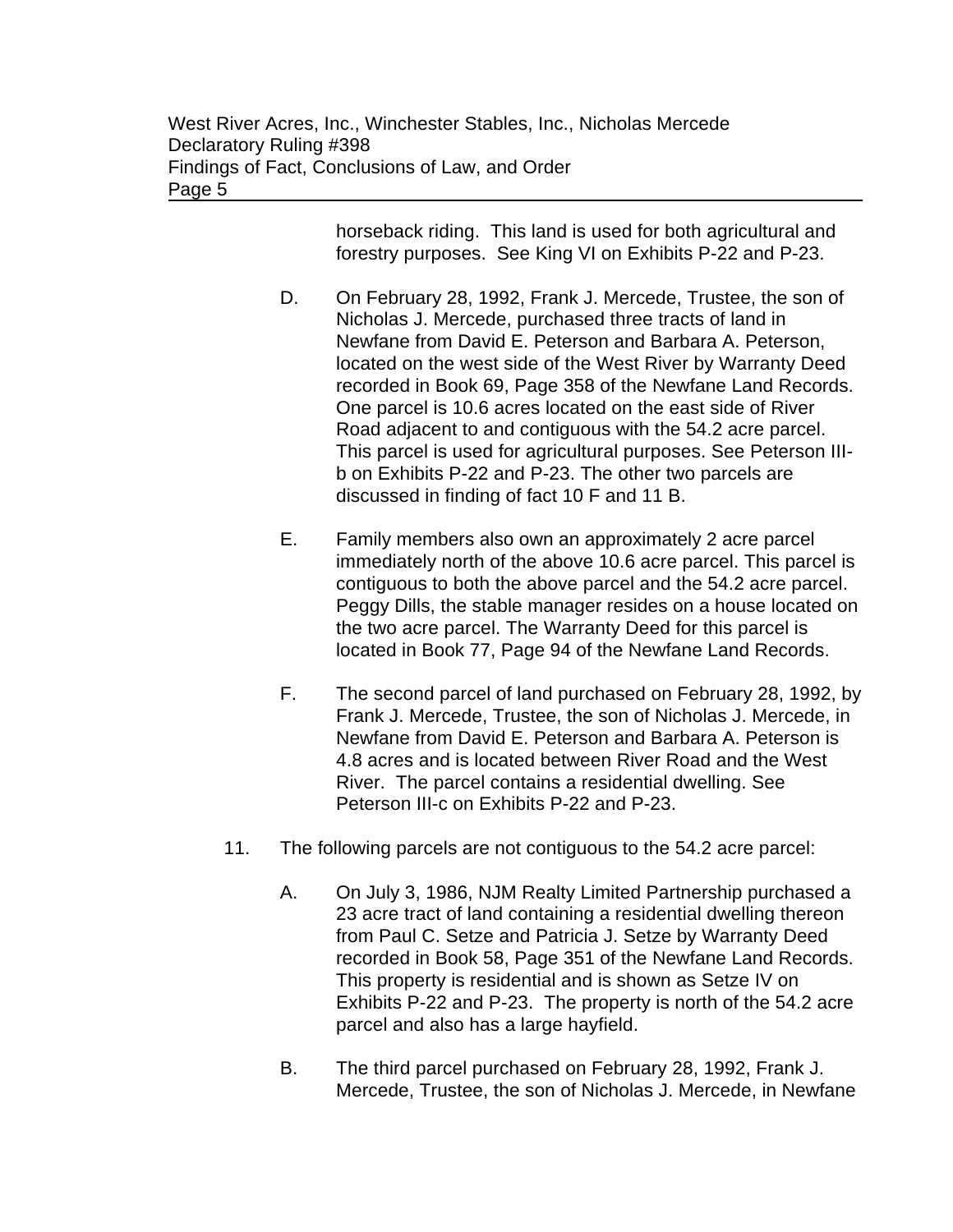from David E. Peterson and Barbara A. Peterson, is 21.6 acres located on the west side of River Road. This land was transferred with State subdivision approval. This is the parcel from which the Town of Newfane condemned the necessary land in order to relocate River Road. See Peterson Land III-a on Exhibits P-22 and P-23.

- C. On August 25, 1993, the son and daughter of Nicholas J. Mercede, Frank J. Mercede and Barbara Pierce, as Co-Trustees, purchased a parcel of land in Newfane from the Vermont Economic Development Authority, located on the west side of the West River and on the east side of River Road by Warranty Deed recorded in Book 73, Page 226 of the Newfane Land Records. This parcel is southerly of and contiguous to the Setze parcel and contains 15 acres used for agricultural purposes. The parcel is northerly of the 54.2 acre parcel and is separated by a parcel known as "Dowley Beach" and a section of River Road close to the west bank of the West River from the 54.2 acre parcel. See FJM and BP V on Exhibits P-22 and P-23.
- D. On July 31, 1996, SB Associates, a limited family partnership, purchased a tract of land in Newfane from Stanley I. Bills and Margaret R. Bills, located on the west side of the West River by Warranty Deed recorded in Book 79, Page 187 of the Newfane Land Records. This is open land without buildings and is used for agricultural purposes, and contains 36.35 acres. This parcel is located approximately one half mile from the West River Acres parcel. See SB Associates I on Exhibits P-22 and P-23.
- E. On December 6, 1996, Townshend Acres, a limited family partnership, purchased tracts of land in Brookline from Susan Smith-Denny, Trustee of the Natalie Clarkson Revocable Intervivos Trust, said parcel containing a total of 199.11 acres, and being located on the east side of the West River by Warranty Deed recorded in Book 22, Page 245 of the Brookline Land Records. This tract of land is open without any buildings, and is used for agricultural and forestry purposes. See Townshend Associates II on Exhibits P-22 and P-23.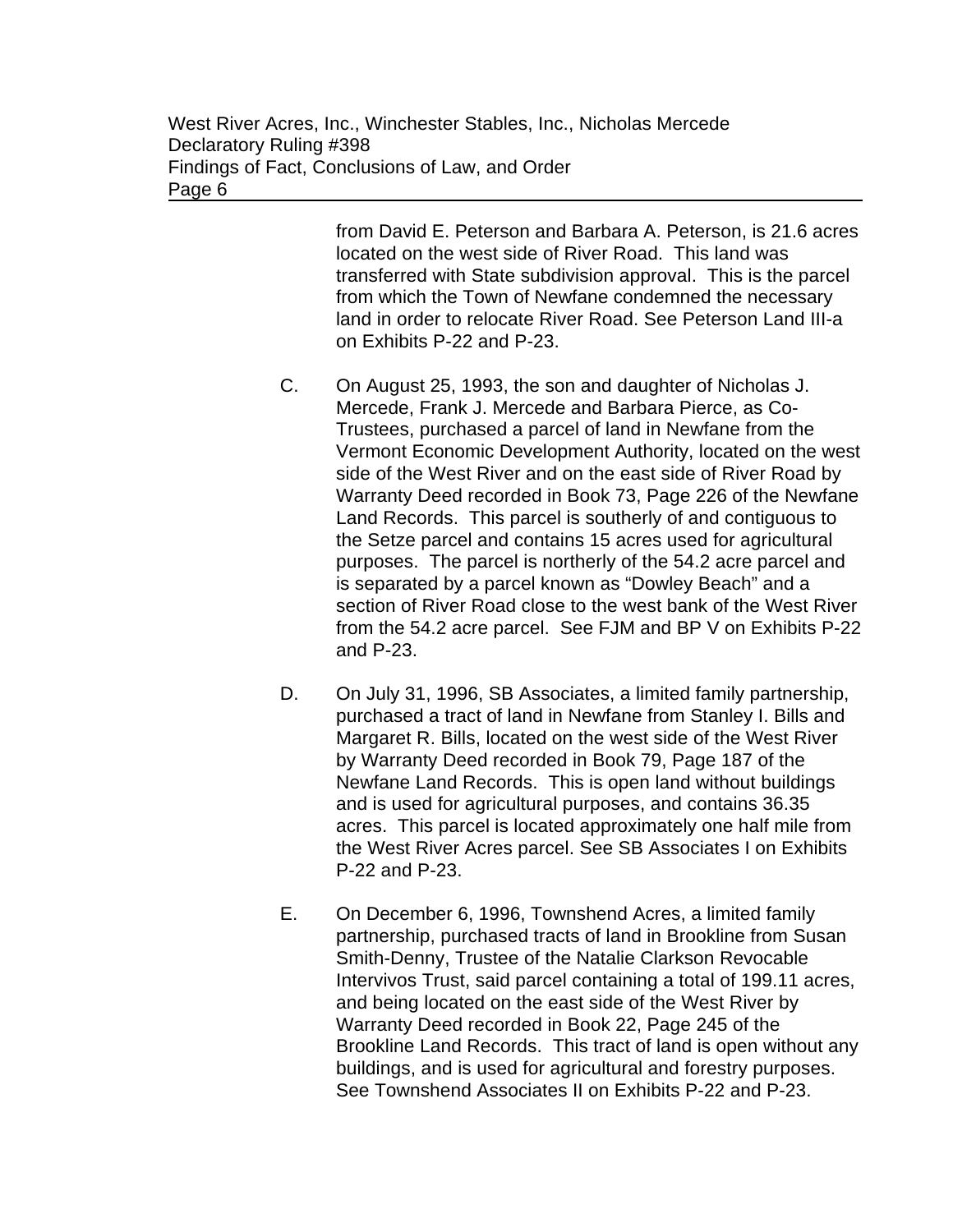- 12. A land management program has been used which results in all areas of the 54.2 acre parcel being rotated for use, so that the result is that there is no defined trail in any area because the use of the corrals and open areas are rotated. This is done so that the grass cover will not be destroyed and that a particular area will not become dried out. The practice is to avoid erosion, exposure of mineral soils, and the run off of nutrients. This results in healthy turf and no designated riding trail on the site being observable.
- 13. There are no agreements between West River Acres, Inc., Winchester Stables, Inc. and any Mercede family members for use of any real estate other than the 54.2 acre parcel by Winchester Stables, Inc. in its operation of the boarding stable and horse arena.
- 14. In general, apart from the 54.2 acre parcel, the land owned by Mercede family is not used in the operation of Winchester Stables, Inc. because of the cost of liability insurance. An exception to this policy is that Mercede family members, guests and friends, with permission, can use the logging roads which are located on the King parcel across and on the east side of the West River for riding purposes. This use is consistent with the use that has been made by the family of this property since it was acquired in 1992. It has never been posted, so that it has been used by the general public for skiing, hiking, hunting, horseback riding and snowmobiling for many years.
- 15. A boarder of a horse at Winchester Stables, Inc., may ride his or her horse anywhere on the 54.2 acres, with no delineated trails and can use the jumps and corrals.
- 16. Boarders may also use the town roads in the Newfane and Brookline area and any access off those roads and any other agricultural open space that is not posted and is open to the general public.
- 17. No commercial improvements have been constructed on other Mercede family owned parcels which are used in the operation of West River Acres, Inc. and/or Winchester Stables, Inc.
- 18. Improvements have been made to keep the logging roads on the large parcel on the east side of the West River in Brookline and Newfane open and safe for use in inspecting the area, for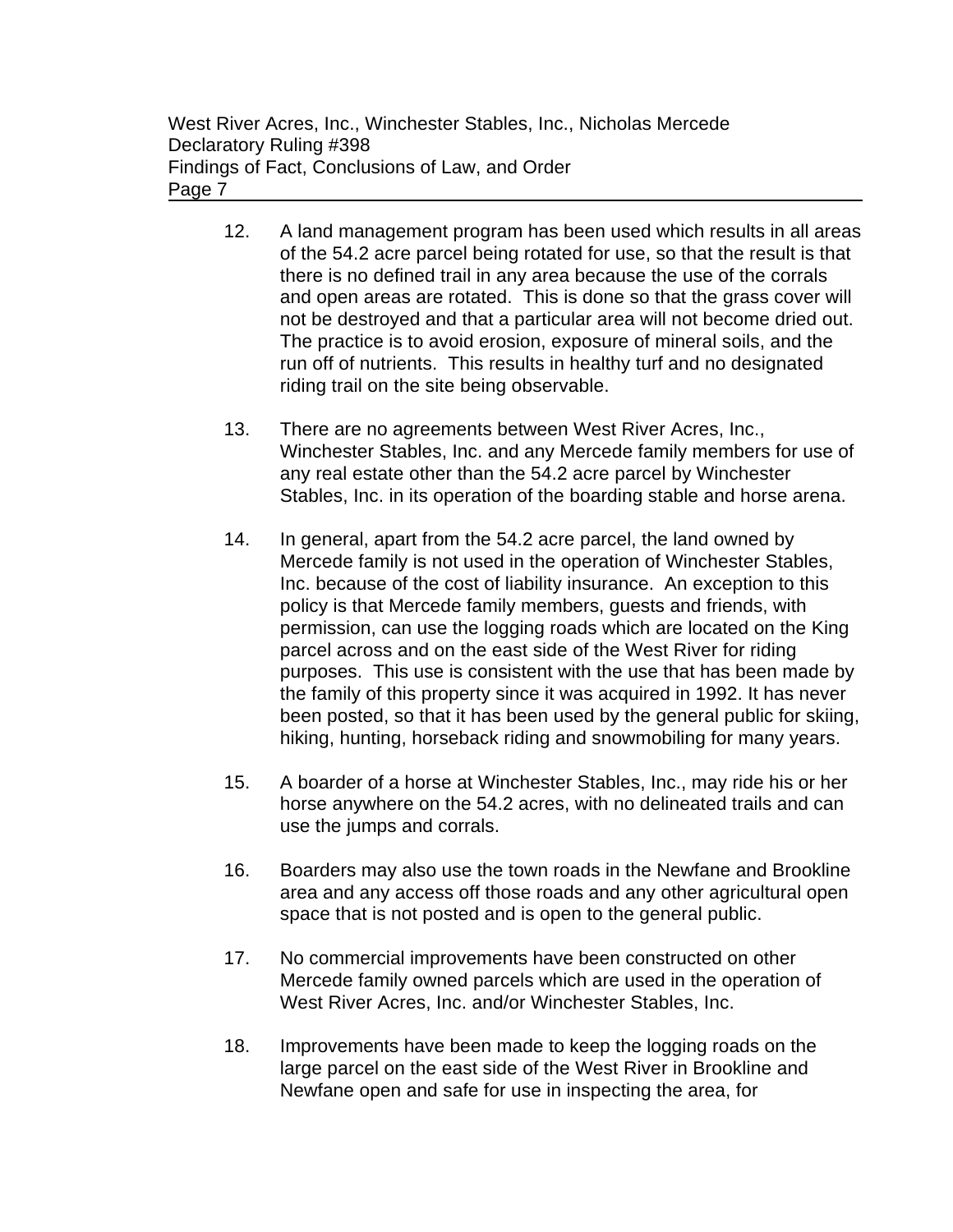surveillance and for the personal recreation of the Mercede family and friends including horseback riding and picnicking.

- 19. An obstacle course has been constructed at the south end of the 10.6 acre parcel owned by Frank J. Mercede, Trustee, which is used by Nicholas J. Mercede, Frank J. Mercede and their families and friends.
- 20. The acquisition of the other parcels by the Mercede family and/or affiliates over a period of years was for the purpose of providing quiet, peace, and enjoyment of the open space by the Mercede family and friends.
- 21. The non-contiguous parcels are located within a 5 mile radius of the 54.2 acre parcel. No construction of improvements for commercial or industrial purposes that are used as part of the Project has occurred on the non-contiguous parcels. There is no relationship between the non-contiguous parcels owned by the Mercede family and the Project such that there is a demonstrable likelihood that the impact to the values sought to be protected by Act 250 will be substantially affected by reason of that relationship.

# **IV. CONCLUSIONS OF LAW**

The State of Vermont (State) has the burden of proof since it is not the Petitioners but the State, through the JO, which is attempting to change the status quo. Petitioners argue that the Project's involved lands should be limited to the 54.2 acre parcel.

Petitioners' argument is based on the fact that under 10 V.S.A. 6001 (3) and EBR 2(F)(1), the other parcels have no commercial improvements, are not used as part of the operation of the Project, and will not likely be impacted in regards to the values sought to be protected by Act 250.

Pursuant to EBR 2(F)(1), the "involved land" of a project includes:

(1) The entire tract or tracts of land, within a radius of five miles, upon which the construction of improvements for commercial or industrial purposes will occur; and any other tract, within a radius of five miles, to be used as part of the project or where there is a relationship to the tract or tracts upon which the construction of improvements will occur such that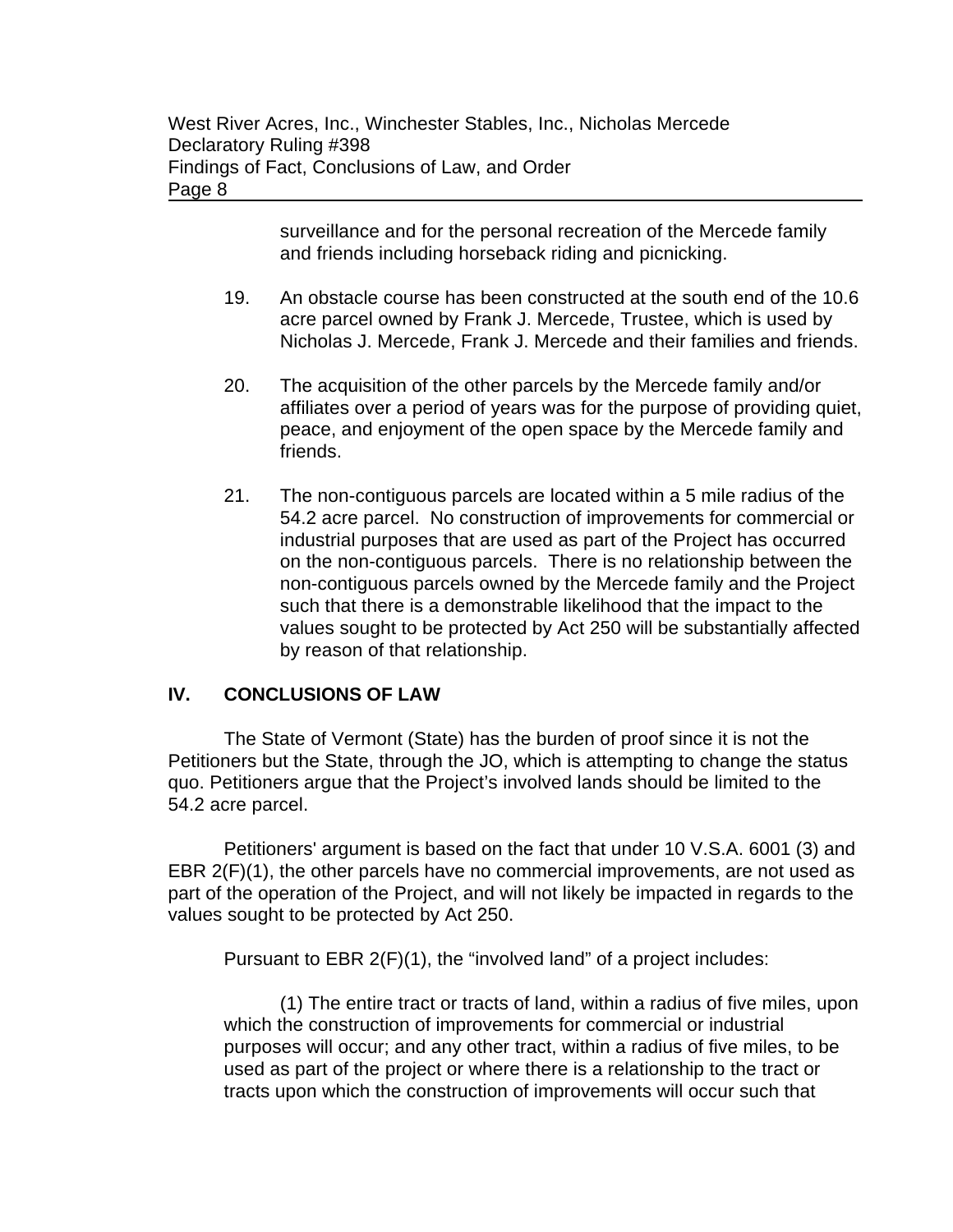there is a demonstrable likelihood that the impact on the values sought to be protected by Act 250 will be substantially affected by reason of that relationship. In the event that a project is to be completed in stages according to a plan, or is part of a larger undertaking, all land involved in the entire project shall be included for the purpose of determining jurisdiction.

Thus, any parcel that meets the elements of EBR  $2(F)(1)$  is considered involved land of the Project. However, the inquiry does not end with EBR 2(F)(1). Pursuant to EBR 2(U), a "tract of land"<sup>1</sup> is defined as one or more physically contiguous parcels of land owned or controlled by the same person or persons.

Person is defined broadly to include amongst other things an individual's spouse, parents and children, a corporation, joint venture and individuals affiliated for profit. 10 V.S.A. 6001(14)(A) and (B). Petitioner concedes that all the parcels listed in the Findings of Fact are owned by family members listed in 10 V.S.A 6001(14)(A). Therefore, for the purposes of this Act 250 proceeding, all the parcels listed are owned by the same person.

The Board has construed a "tract of land" as used in EBR 2(F) for jurisdictional purposes to include all contiguous land in common ownership, regardless of the functional relationship between the tracts and whether the tracts were purchased separately. Even if the land was acquired in separate deeds, contiguous parcels are considered one tract. *New England Land Associates*, Findings of Fact, Conclusions of Law, and Order, Declaratory Ruling #289 (May 26, 1994). Contiguous parcels are considered one tract of land even if the commercial construction has occurred entirely on one parcel because there is no requirement that there be a "functional relationship" between the parcels. *Gerald Costello Garage* Declaratory Ruling #243, Findings of Fact, Conclusions of Law, and Order (July 2, 1991) *aff'd In re Gerald Costello Garage* 158 Vt. 655, 656 (June 26, 1992).

Therefore, since Petitioners concede that all parcels of land owned by family members are owned by the same person for purposes of Act 250, all contiguous parcels owned by a family member are considered part of the entire tract or tracts of land and are involved land of the Project.

As discussed above, any non-contiguous parcel of land could also be

<sup>1</sup> A "tract of land" is the first part of the definition of "involved land" in EBR 2(F)(1). EBR 2(U) postdates some of the cases cited below but is consistent with prior Board precedent.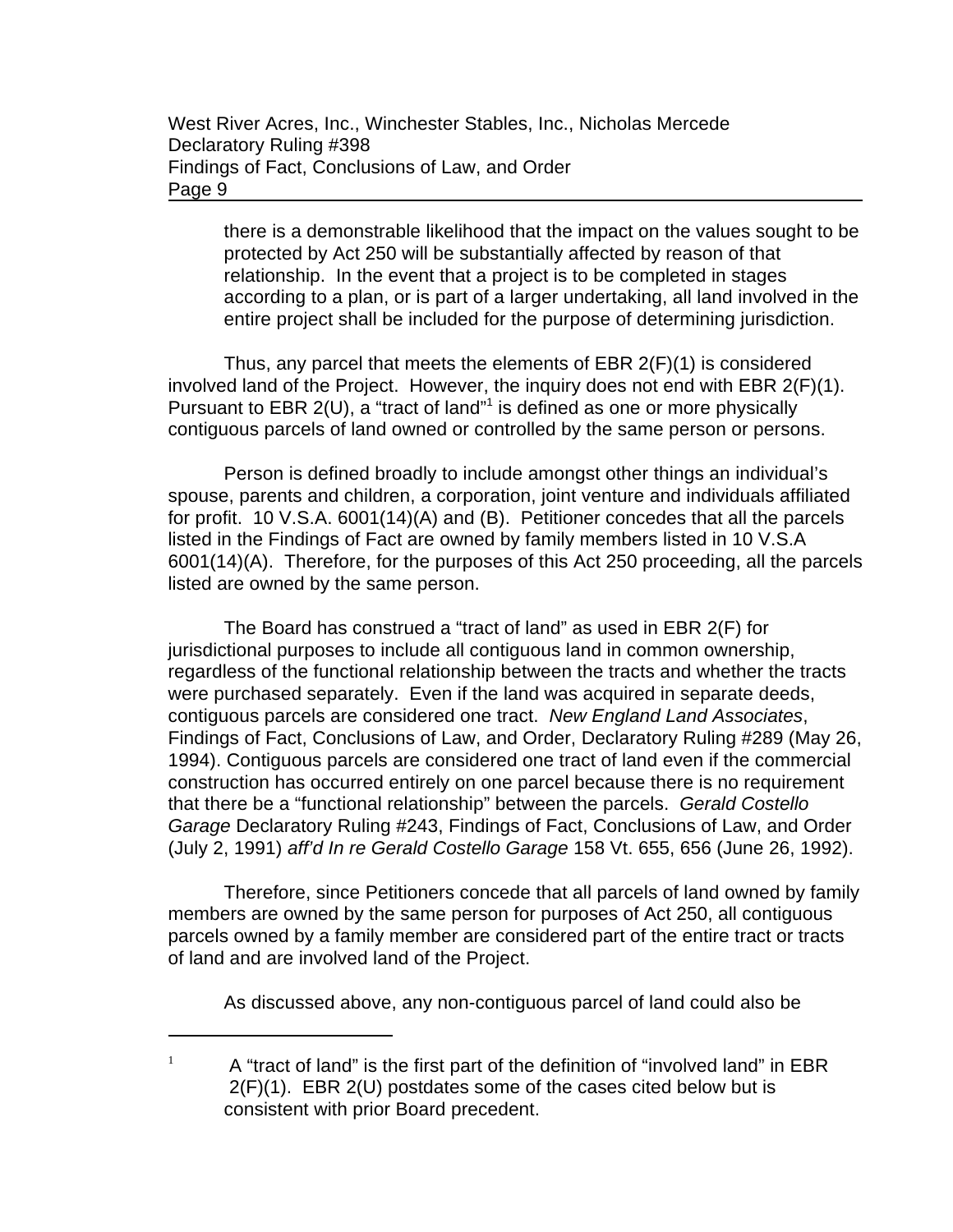considered involved land if it meets the definition in EBR 2(F)(1). Petitioners have demonstrated that the non contiguous parcels owned by family members have no commercial improvements, are not used as part of the operation of the Project, and will not likely be impacted in regards to the values sought to be protected by Act 250. Therefore, all non-contiguous parcels listed in the Findings of Fact are not considered involved land.

Although the Board has defined the Project's involved lands more broadly than Petitioners would have liked, under *Stonybrook Condominium Owner's Association*, Declaratory Ruling #385, Findings of Fact, Conclusions of Law, and Order (May 18, 2001) the Petitioners can still move to narrow the land considered part of the permitted project. A petition under *Stonybrook* could result in the Project being limited to the 54.2 acre parcel even if additional parcels were considered involved lands for determining jurisdiction.

In *Stonybrook*, the Board held that the "permitted project" is the tract of land, governed by the land use permit, on which the construction occurs, except in those instances in which the permittee establishes that only a smaller portion of its tract has a nexus to, or is actually impacted or affected by, such construction. *Id* at 17.

In most cases, such as subdivisions, a "permitted project" will encompass the entire tract of land on which it sits. However, the Board is cognizant that a definition of "permitted project" that does not allow for flexibility in appropriate situations is neither wise nor fair. Were a small project on a large tract to require, without exception, that the entire tract be included within the definition of "permitted project," inequitable or absurd results could follow. For example, were a farmer to allow the installation of a telecommunications antenna on one of his silos, should this mean that his entire farm must be considered to be the "permitted project"? Clearly, under this scenario, were the permittee able to establish that its construction has no, or only limited, impacts beyond those caused by the actual construction itself, the definition of "permitted project" should be tempered by reason and reality.

Thus, while the Board adopts the "bright line" definition of "permitted project" as stated in §IV(B)(3) above as the default definition or the general rule, the Board will also allow a permittee to attempt to limit the boundaries of its "permitted project" in the manner described in §IV(B)(2), above. The Board recognizes that delineating such boundaries will require a careful evaluation by the Coordinator for the District Commission of the natural resources on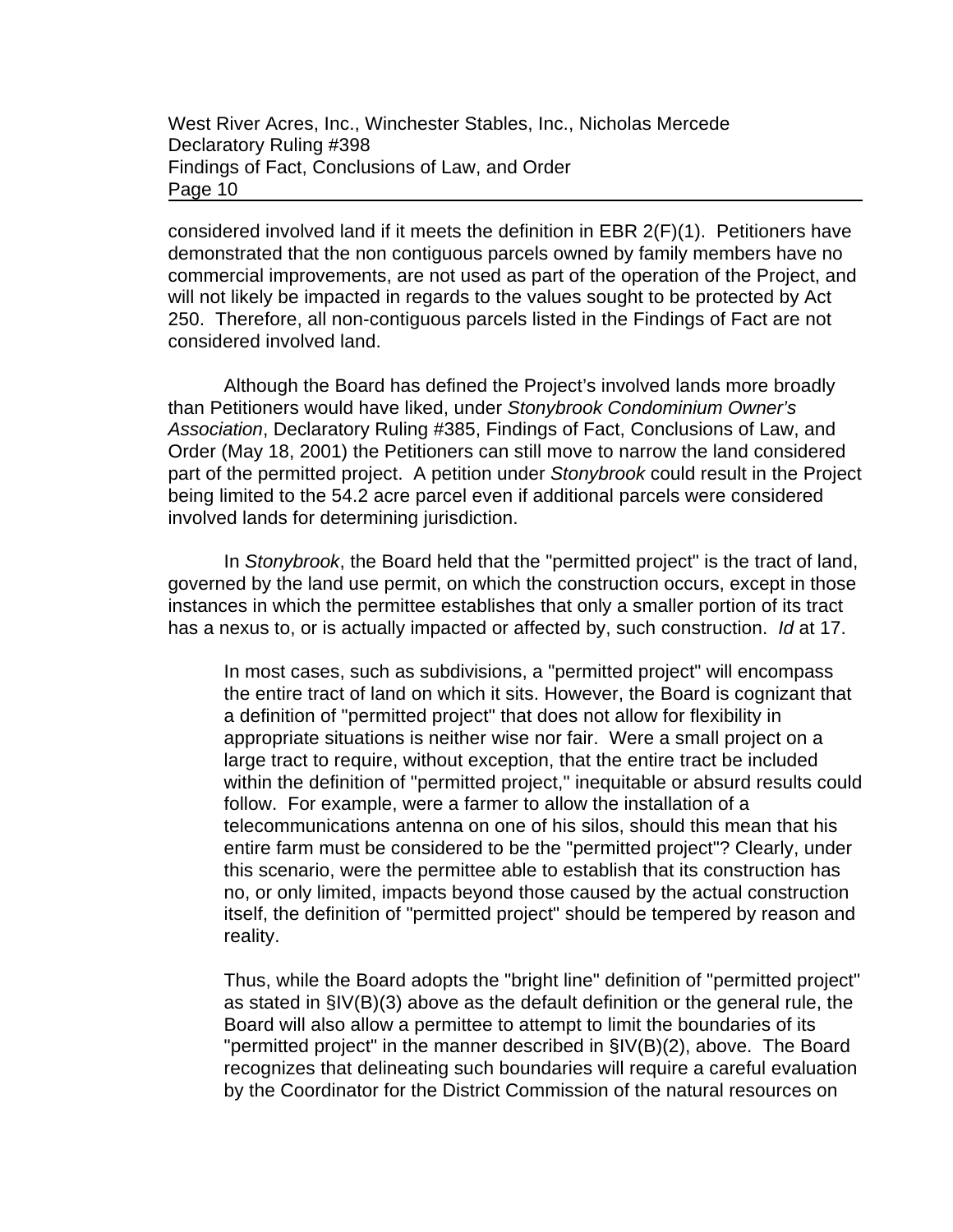the project tract and of the actual impacts or effects created by the project on those resources. It may also require the permittee to present to the Coordinator a survey and other evidence which accurately establish the extent of such impacts or effects. For all the reasons stated in the Blodgett case, it is apparent that in many instances it will be neither an easy nor inexpensive task to define a project's nexus areas, and the Board can foresee that a permittee's attempt to limit the area of its "permitted project" may be subject to challenge by others and form the basis for appeals to the Board which might not otherwise be taken. Nonetheless, should a permittee choose to follow this route, recognizing that it must bear the burden of proving the extent of its project and its impacts, the Board concludes that there may be instances in which restricting the scope of the "permitted project" to something less than the entire tract will result in a fair and reasonable approach to this issue.

*Id* at 17-18.

However, while a permit amendment application under *Stonybrook* may be the only avenue for the Petitioners to obtain the relief they seek, the Board has determined that the Commission is the appropriate forum to hear such a request. Therefore, the Board is without jurisdiction to redefine the scope of the permitted project because this issue has not been initially considered by the Commission. *Alpine Stone Corporation, ADA Chester Corporation , and Ugo Quazzo*, #2S1103- EB Findings of Fact, Conclusions of Law, and Order (February 4, 2002). While the Board does not have jurisdiction to determine whether the Petitioners are entitled to the relief they seek, the Board believes the Petitioners offered substantial evidence which when presented to the Commission, should lead to narrowing the scope of the permitted project.

# **V. ORDER**

1. The involved land consists of the 54.2 acre parcel plus all contiguous parcels listed in Finding of Fact 10.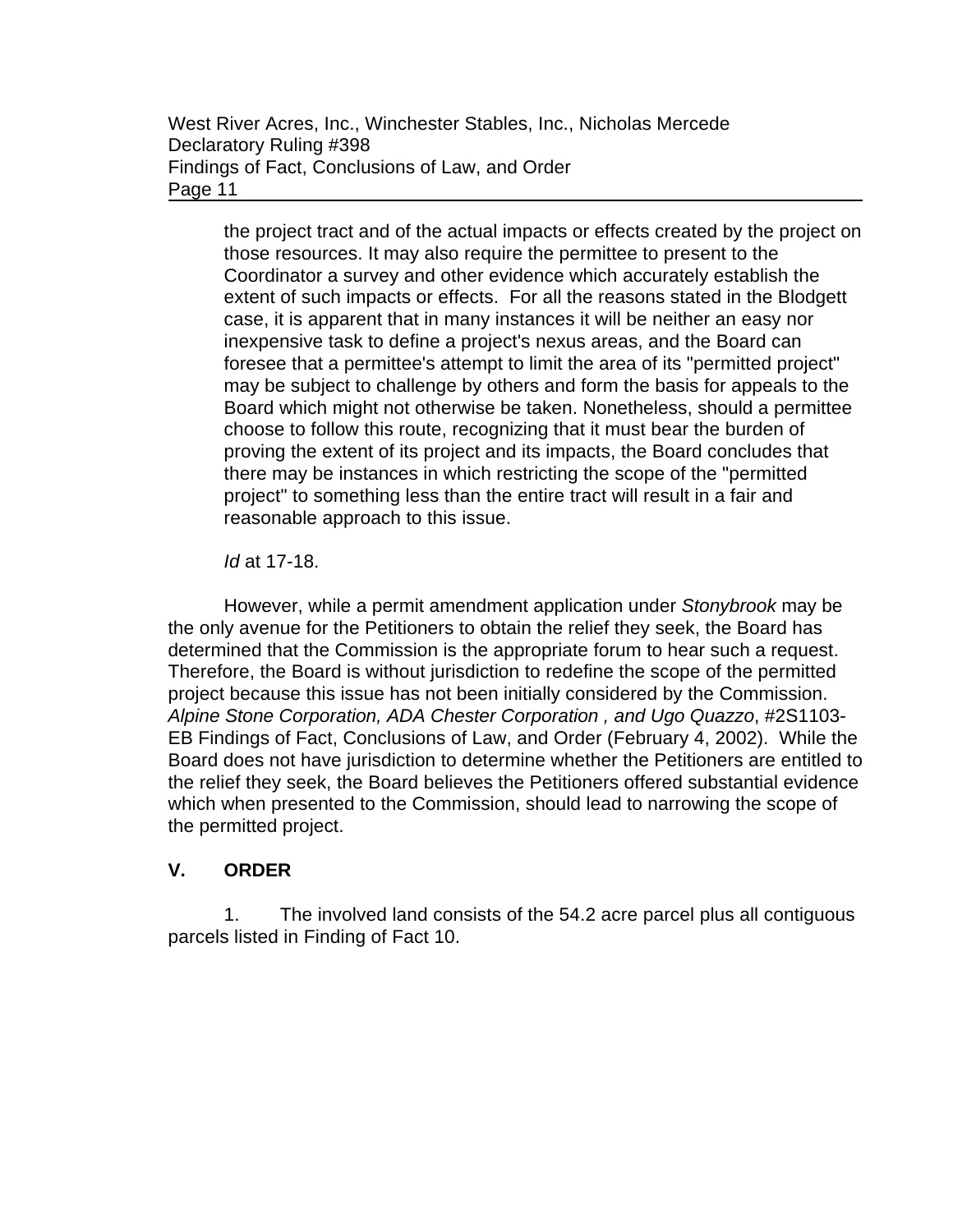Dated at Montpelier, Vermont this 21st day of March, 2002.

## ENVIRONMENTAL BOARD

\_/s/Marcy Harding\_\_\_\_\_ Marcy Harding, Chair Samuel Lloyd W. William Martinez Alice Olenick A. Gregory Rainville Jean Richardson Donald Sargent Rebecca J. Day\*\*

Concurring and Dissenting opinion of Alternate member Rebecca J. Day

Board Rule 2(U) adopted January 18, 2001, requires that all contiguous parcels owned or controlled by a person be counted in determining the amount of land involved for jurisdictional purposes. It is now not possible to limit jurisdiction under the "involved land" analysis. Therefore, the Board has developed the *Stonybrook* analysis to limit the project scope while still taking jurisdiction.

I disagree with the *Stonybrook* decision and the subsequent *Alpine Stone* decision on two points:

First; under the present *Stonybrook* analysis the project size can be limited to a parcel of land that does not necessarily comply with town or state subdivision regulations - no state or local permits are required. I believe this creates yet another land use regime that further and unnecessarily complicates land use law.

Second; the Board is now requiring the District Commissions to determine the scope of the project during their hearing process. I believe the coordinators as the professional staff people are better able to make the necessary investigation and determination for the issuance of the jurisdictional opinion which is then appropriately appealed to the Board. The District Commissioners are volunteer lay